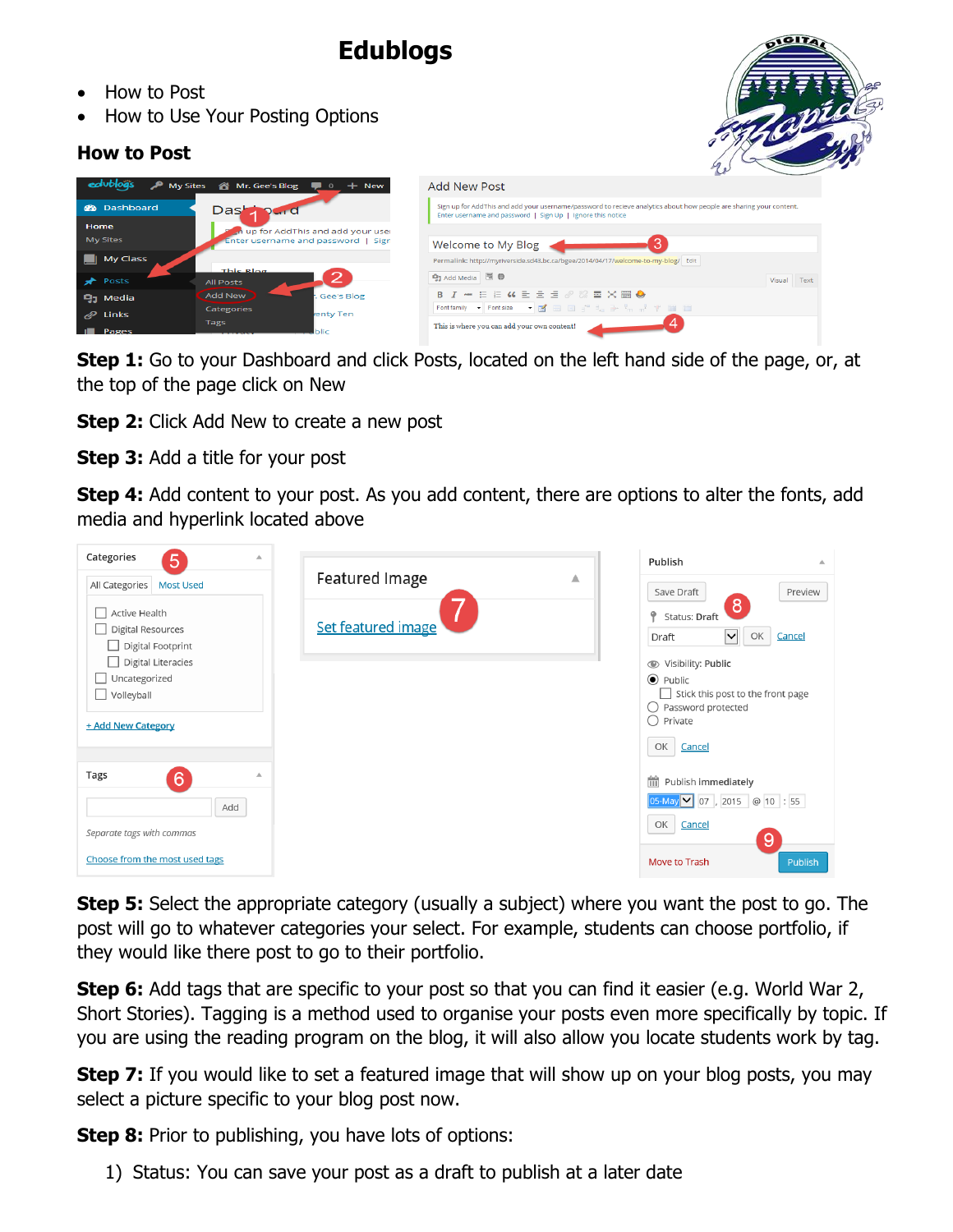- 2) Visibility: You can make your posts public, private, or password protect them
- 3) Publish: You can select a publishing date fort the blog to automatically publish your work

#### **Step 9:** Select Publish

### **How to Use Your Editor Video – [Click Here](https://youtu.be/SCHBfd43E6o?list=PLq4p3q2fmMYUEmhjXh-KlbrFI2U57lWcD)**



#### **How to Post Video – [Click Here](https://youtu.be/DdptqEFBseM?list=PLq4p3q2fmMYUEmhjXh-KlbrFI2U57lWcD)**



### **How to Control and Edit Your Posts**

| э<br>edup                                                                                                                                                                                                                                    | My Sites 《 Mr. Coe's Blog ■ 0 + New                                                      |                                                                      |                      |                                    | Howdy, bgee                                                                               |  |  |  |
|----------------------------------------------------------------------------------------------------------------------------------------------------------------------------------------------------------------------------------------------|------------------------------------------------------------------------------------------|----------------------------------------------------------------------|----------------------|------------------------------------|-------------------------------------------------------------------------------------------|--|--|--|
| <b>&amp;</b> Dashboard                                                                                                                                                                                                                       | <b>Posts</b><br><b>Add New</b>                                                           |                                                                      |                      |                                    | Help $\triangledown$<br>Screen Options ▼                                                  |  |  |  |
| $\Box$ My Class<br>$\overline{2}$<br>Sign up for AddThis and add your username/password to recieve analytics about how people are sharing your content.<br>Enter username and password   Sign Up   Ignore this notice<br>$\rightarrow$ Posts |                                                                                          |                                                                      |                      |                                    |                                                                                           |  |  |  |
| <b>All Posts</b><br><b>Add New</b><br>Categories                                                                                                                                                                                             | All (39)<br>Published (26)   Drafts (13)<br><b>Bulk Actions</b><br>$\mathbf{v}$<br>Apply | Show all dates<br>View all categories ▼<br>$\boldsymbol{\mathsf{v}}$ | Filter               |                                    | <b>Search Posts</b><br>$\Box$ 39 items « <<br>of $2 \rightarrow \infty$<br>$\overline{1}$ |  |  |  |
| Tags                                                                                                                                                                                                                                         | Title                                                                                    | Author<br>Categories                                                 | Tags                 | Date                               | <b>Lock Status</b>                                                                        |  |  |  |
| $\mathbf{Q}_1$ Media                                                                                                                                                                                                                         | <b>Test - Draft</b><br>Edit   Quick Edit   Trash   Preview                               | bgee<br>Uncategorized                                                | $\overline{\bullet}$ | 2014/04/24<br><b>Last Modified</b> | Unlocked                                                                                  |  |  |  |
| $\mathscr{O}$ Links<br><b>Pages</b>                                                                                                                                                                                                          | (no title) - Draft                                                                       | bgee<br>Uncategorized                                                | $\bullet$            | 2014/04/24<br><b>Last Modified</b> | Unlocked                                                                                  |  |  |  |

**Step 1:** Go to your Dashboard